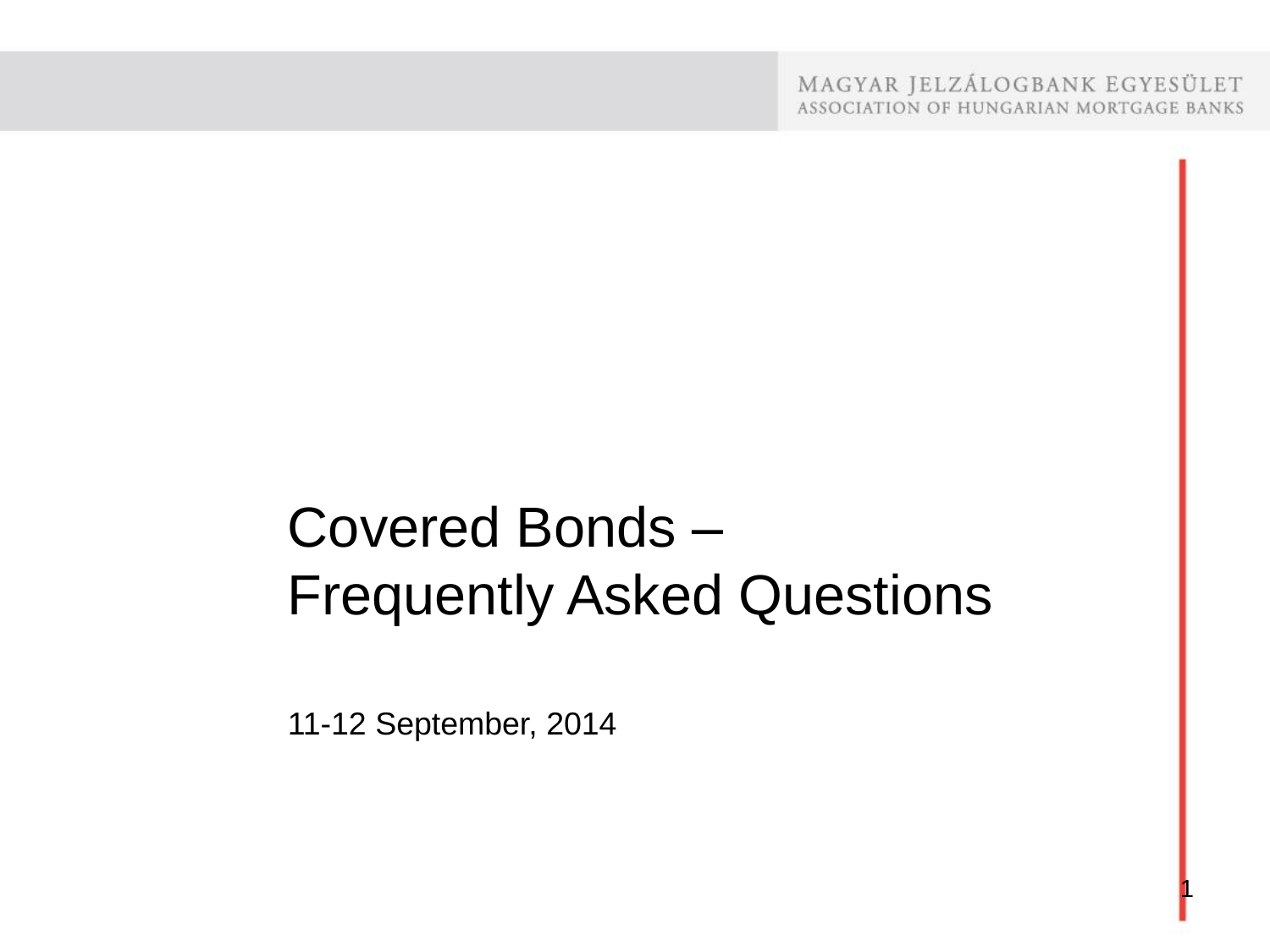# What are Covered Bonds?

### MAGYAR JELZÁLOGBANK EGYESÜLET ASSOCIATION OF HUNGARIAN MORTGAGE BANKS

- What are covered bonds?
- 
- When were covered bonds first created?
- Who are the issuers?
- What type of bonds are issued?
- Who are the investors?





- Any regulatory privileges?
- Any technical standards?
- Principles of best practice
- Systematic and program-specific risks?
- **Sensitivity of ratings to sovereign and** bank ratings?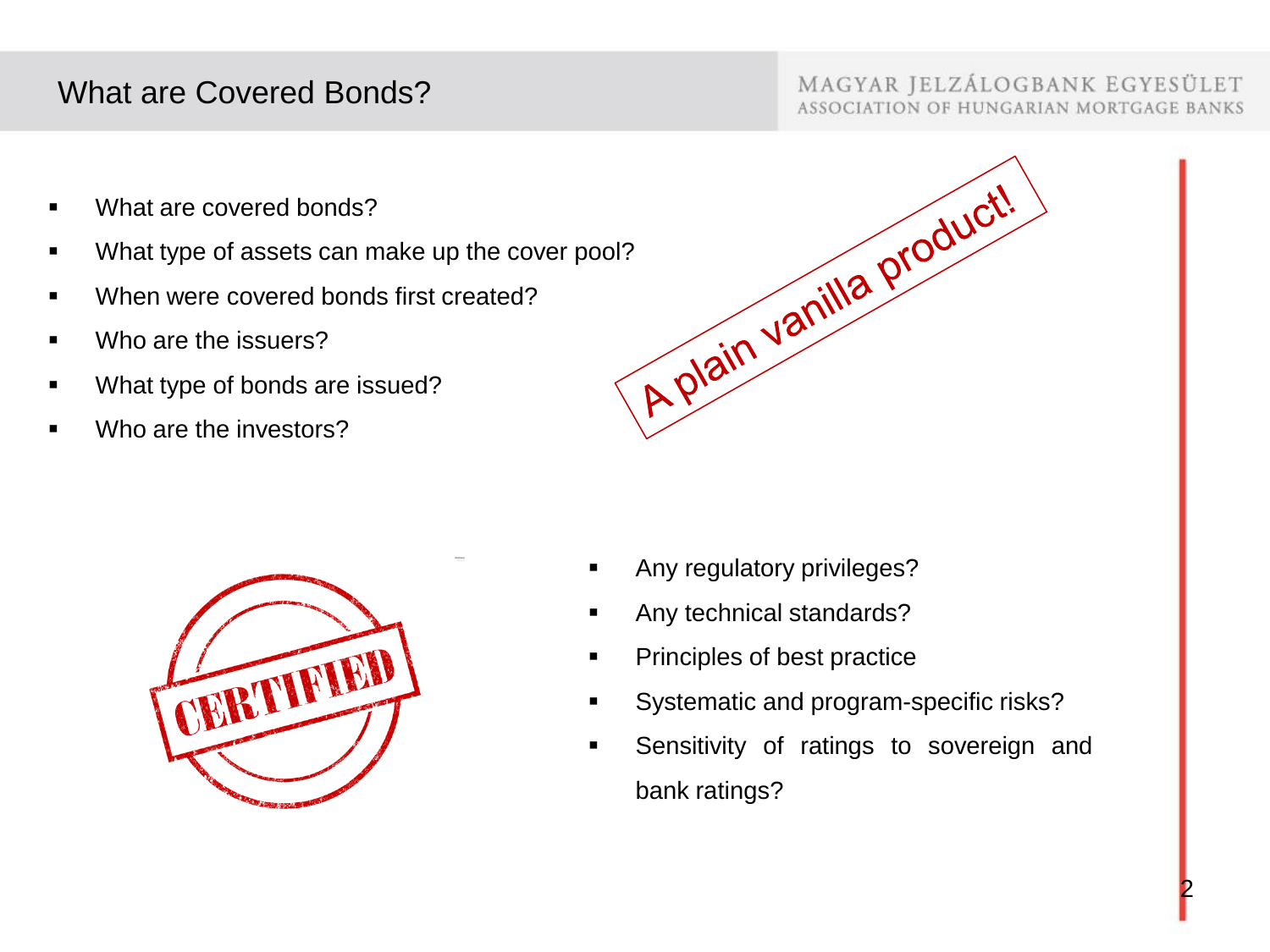# Legislation

#### MAGYAR JELZÁLOGBANK EGYESÜLET ASSOCIATION OF HUNGARIAN MORTGAGE BANKS

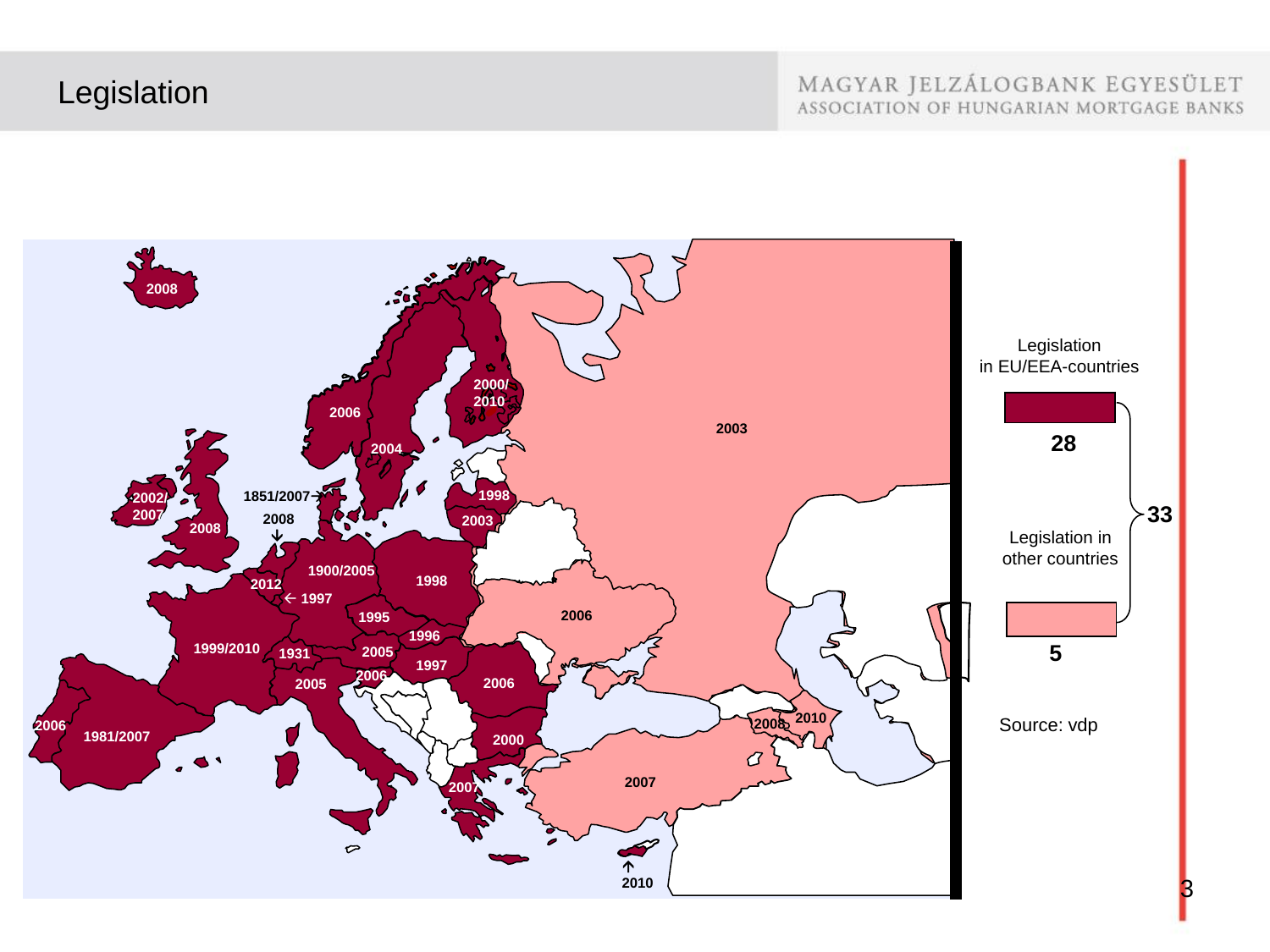# What does plain vanilla mean?

#### MAGYAR JELZÁLOGBANK EGYESÜLET ASSOCIATION OF HUNGARIAN MORTGAGE BANKS

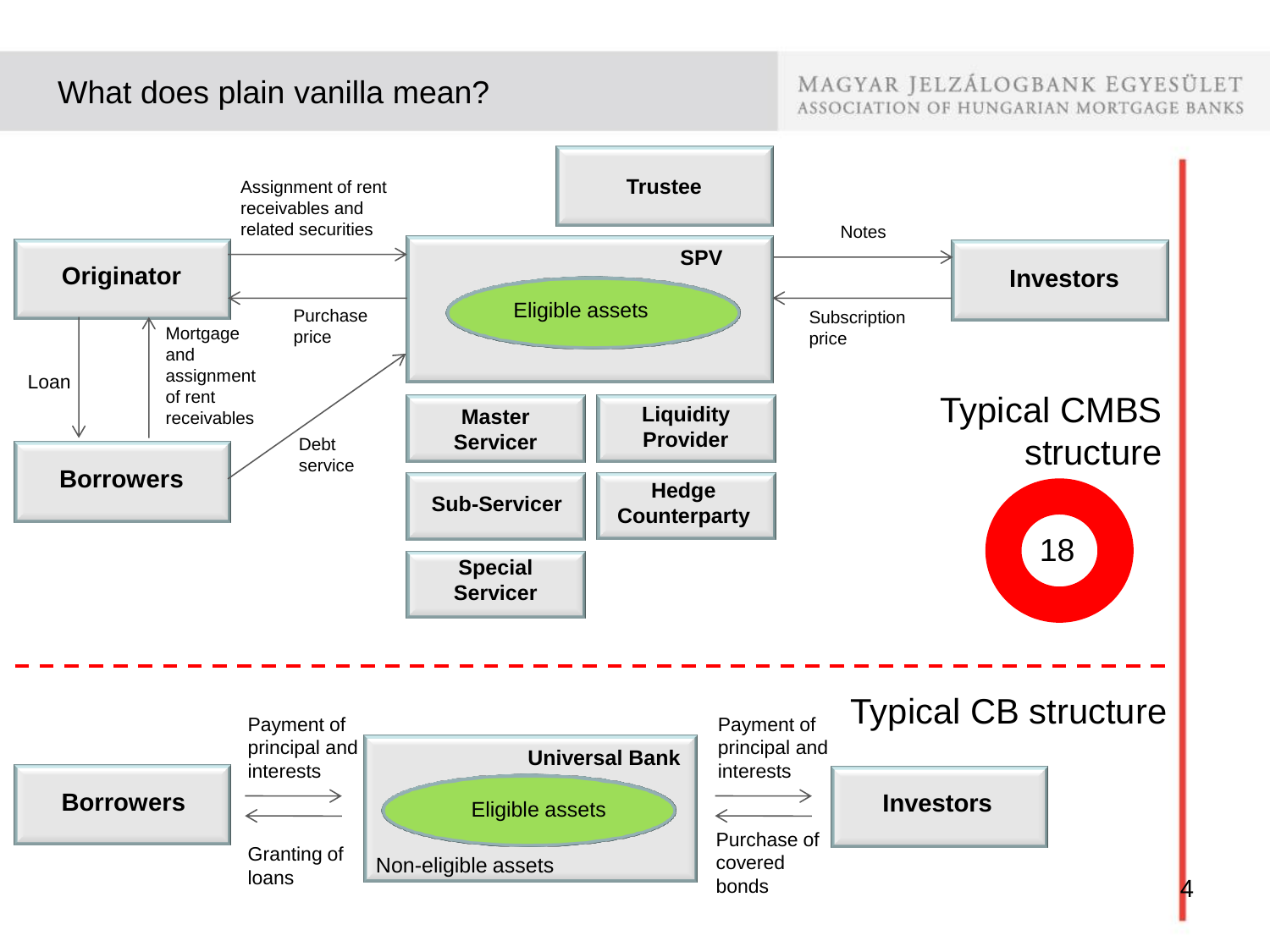5



- No mortgage bank has defaulted on any covered bond
- Covered bonds have survived the financial crisis comparably unharmed
- Ups and downs it's a combination of reasons
- E.g. European banks are cutting back their international networks. As a result, they need to borrow less money



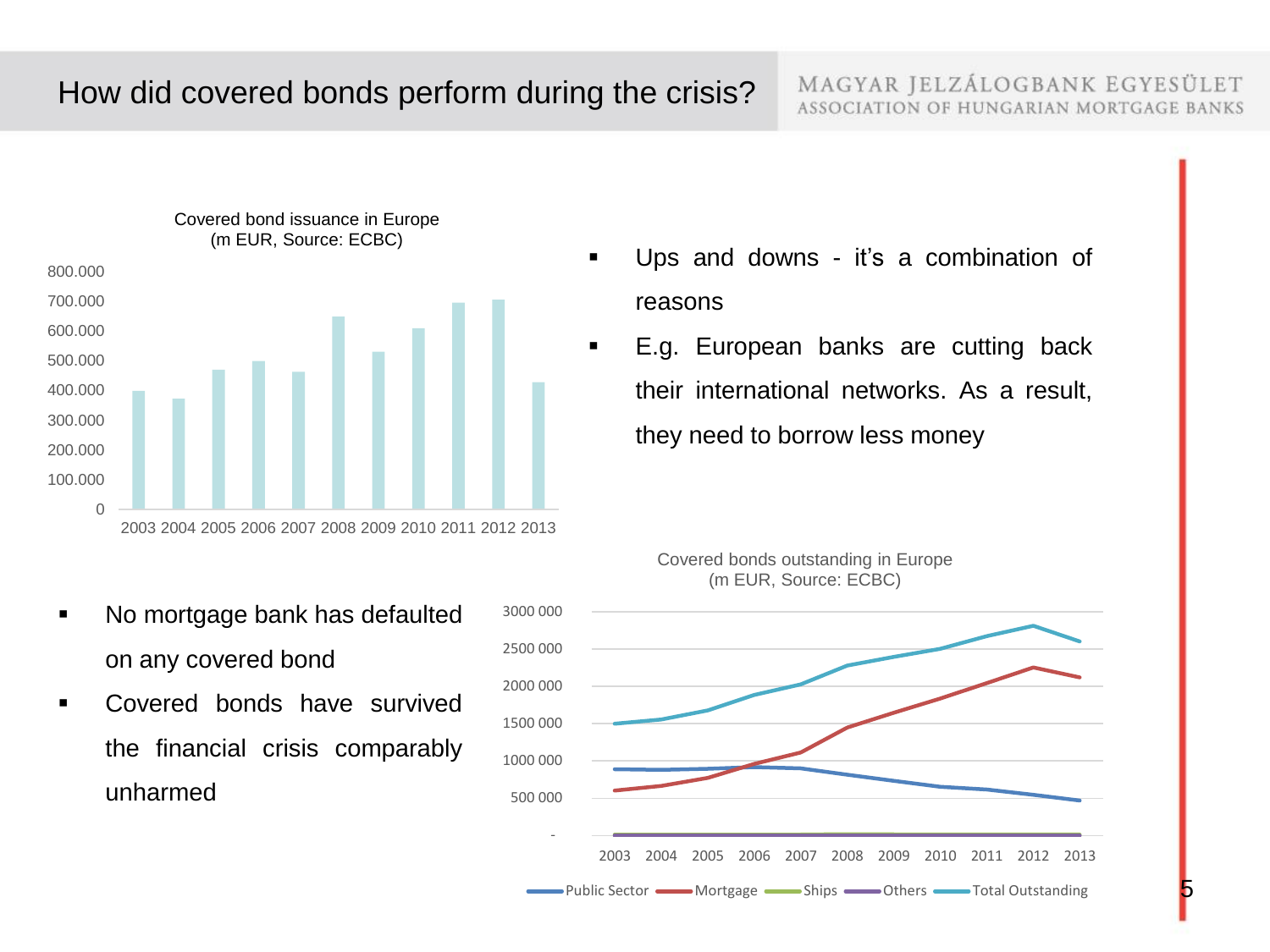# What are investors interested in?

MAGYAR JELZÁLOGBANK EGYESÜLET ASSOCIATION OF HUNGARIAN MORTGAGE BANKS

- Housing market activity indicators / Mortgage market
- House price index / Development of mortgage lending

Asset side

- Households' debt-to-GDP ratio
- **Asset quality / DPD 90**
- **-** Maturity
- Seasoning
- Size, LTV
- **Geographical distribution**
- Purpose

# **Allocation by the type of the investor**







- **•** Over-collateralisation
- Net issuance of covered bonds
- **Maturity profile of covered bonds**
- **Hedging of risks**
- **•** Profitability, liquidity, guarantees
- **Banking group's introduction**

CB side